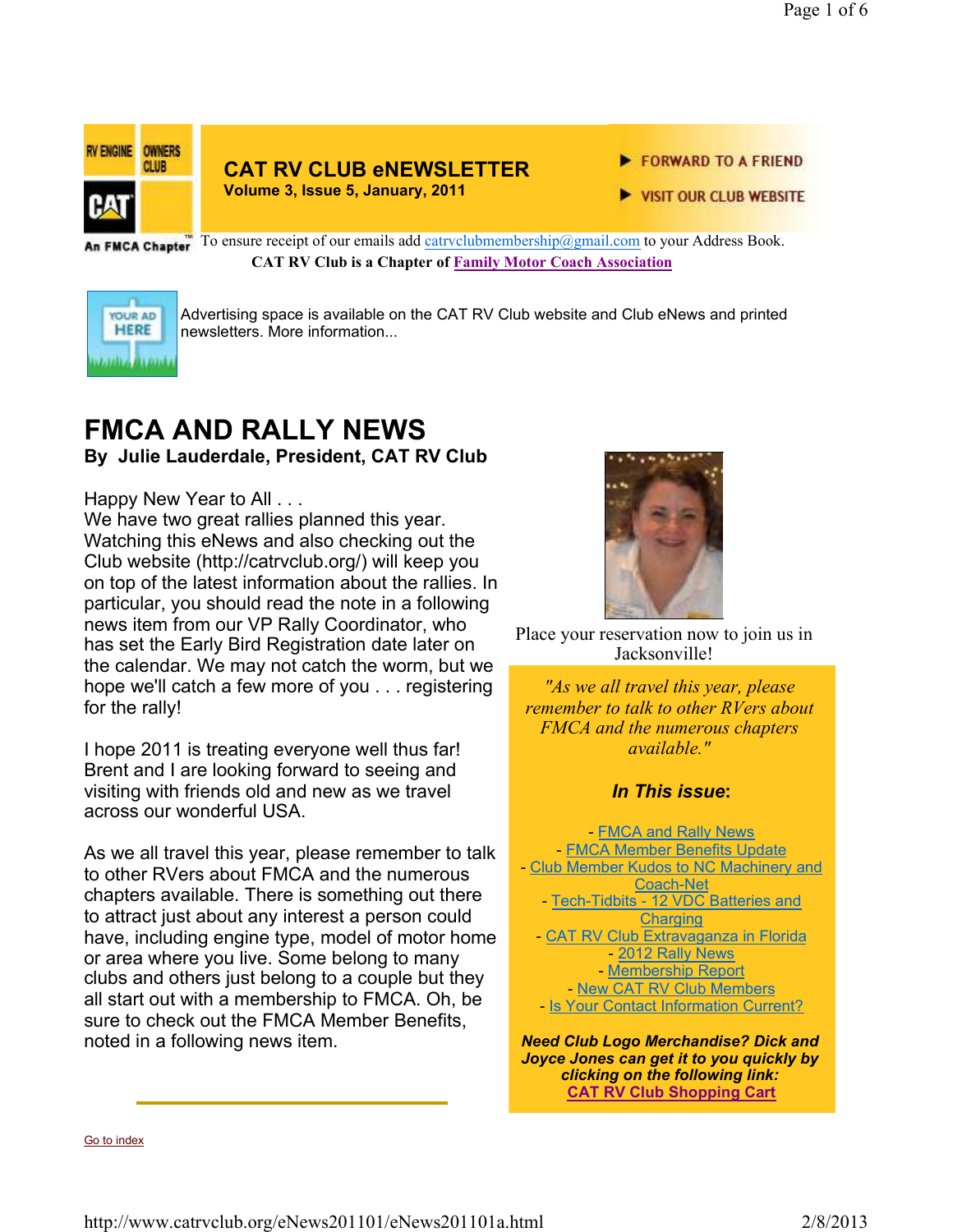# **FMCA MEMBER BENEFITS UPDATE**

### **By Lee Zaborowski, VP Publications**



The just published FAMILY MOTOR COACHING 2011 January issue contains important Member Benefits information and cards. You should take the time to review pages 103-119. There are 33 items of note.

Here are some highlights.

- Planning an extended RV trip? Check out the MAIL FORWARDING SERVICE, pg. 105.
- New to RV tripping and want some TRIP ROUTING help? See pg. 106.

• FMCAssit is FMCA's new EMERGENCY MEDICAL EVACUATION program. They have a new provider, so go to pgs. 107-8 to read about the benefits and cut out your policy cards and put them in your coach!

• Need a roadside assistance plan? FMCA has partnered with Coach-Net, and there is a discount. See pg. 109.

• Looking for discounted telephone, cell or Internet services? Check out pg. 110 for partner programs with American Telecom Network, Power Net Global and Verizon.

• Need on the road assistance, advice and/or fellowship, provided by other FMCA members? Learn about the STOPPIN' SPOT FELLOWSHIP, LOCAL SERVICE INFORMATION program on pg. 111.

- Looking for insurance or a new credit card? FMCA has 5 different programs, summarized on pgs. 111-114.
- Activities are at the heart of the FMCA mission. See the options on pgs. 114-115.
- Five other DISCOUNT PROGRAMS, from campground, fuel and shipping discounts, to shopping gift cards . . . are all outlined on pgs. 116-117.

• The Member Benefits sections closes with a summary of ADDITIONAL BENEFITS, see pgs 117-119.

And lets not forget the CAT RV Club 10% discount on authentic Caterpillars parts!

**Go to Index**

## **CLUB MEMBER KUDOS TO N C MACHINERY AND COACH-NET**

### **By CAT Club Member James Godward, Belgrade, MT**

In the December eNews Brett Wolfe referred to our radiator problem, http://autos.groups.yahoo.com/group/CATRVCLUB/message/13772. I am commenting here on the service we received from both a Caterpillar dealer, N C Machinery, (509) 248- 2371 in Yakima, WA, and Coach-Net. N C Machinery has 8 locations in Washington and 5 in Alaska, [(800) 562-4735 in WA and 800-478-7000 in AK].

Our radiator problem occurred on Sunday afternoon as we were descending the east side of Snoqualmie Pass nearing Ellensburg, WA. We limped into the truck stop in Ellensburg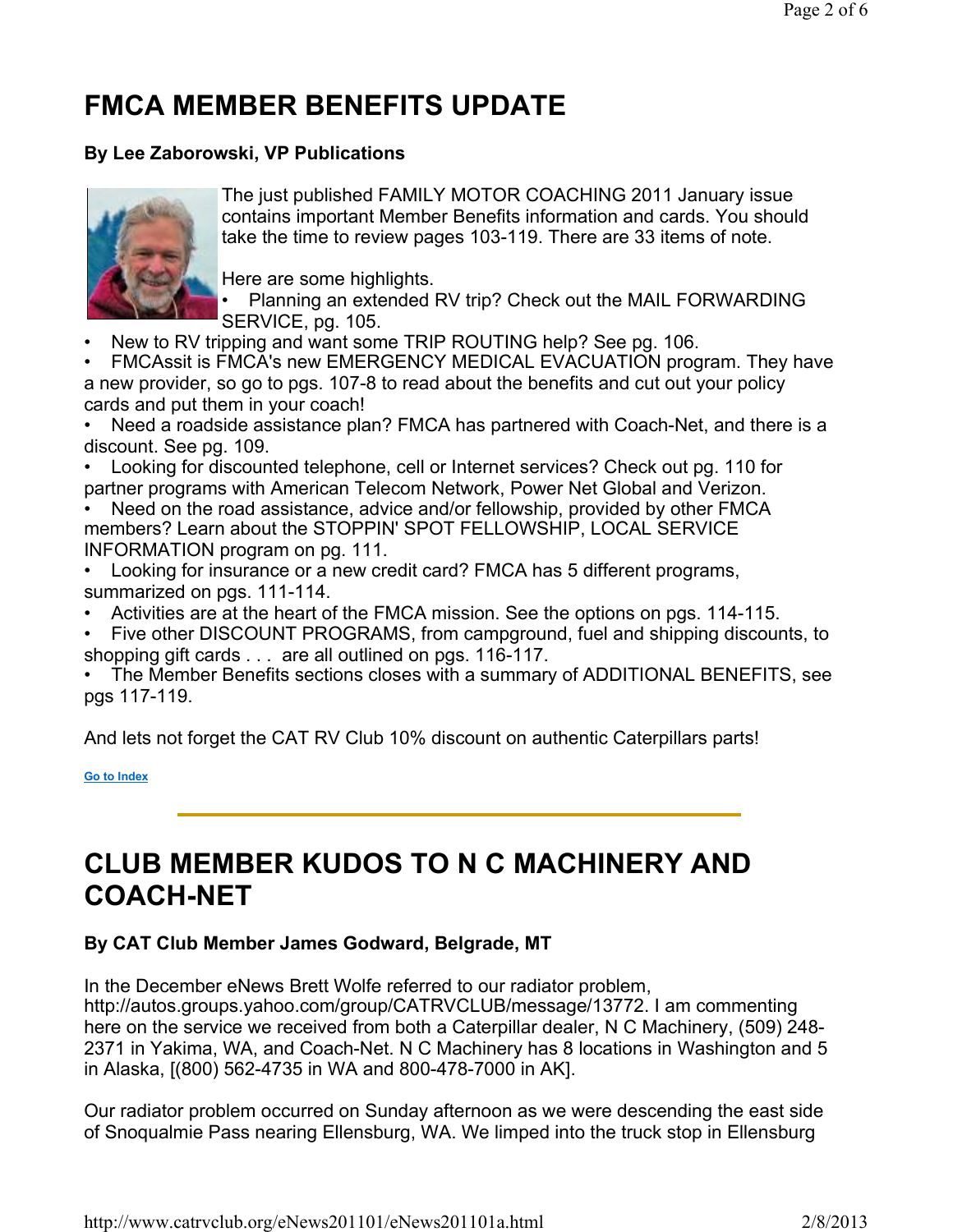and called Coach-Net. After assuring them we were in a safe place they indicated that since all the repair shops were closed, they would find us a place for the repair and a tow on Monday morning. We moved to the Ellensburg KOA so that we could have power as the weather was cold, with single digit temperatures. They were very accommodating and we were parked in a pull through for the evening.

**READ MORE** 

Go to Index

## **TECH TIDBITS – COACH 12 VDC BATTERIES AND CHARGING**

**By Brett Wolfe, Vice President, Technical and Yahoo Discussion Group Moderator**

There is a lot of confusion about batteries and what charges them. There are some conventions followed by all motorhome manufacturers, but there are enough differences that one can not categorically say "They are all like this." This Tech article will clear up the confusion!



**READ MORE** 

Go to Index

## **CAT RV CLUB EXTRAVAGANZA IN FLORIDA**

### **By Brent Lauderdale, VP Rally Coordinator**



We still have spaces available for our Jacksonville, FL rally and will extend our "early bird" \$\$ amount until February 13, 2011! Please call Kathé Letulle 501 984-3148 to ensure your confirmation with the extended date. Jacksonville has so much to offer for everyone, so if you haven't signed up for this rally take a moment to reconsider and send your rally form and your check to Kathé today! **You should have received your confirmation if you submitted your reservation before Christmas. If you have not received it, please contact Kathé.**

Come join us, where unpretentious metropolitan style meets stunning natural beauty, in Jacksonville. The area captures the essence of a lifestyle and landscape reflecting the real Florida. Discover the heart of the city and endless stretches of pristine beaches, while exploring the region's unique shopping, and warm Southern hospitality. Make Plans NOW to meet ole friends plus make new ones, and have a grand time at Flamingo Lake RV Resort, Jacksonville, FL.

The Program Schedule is in the final stages of completion, with many of the details already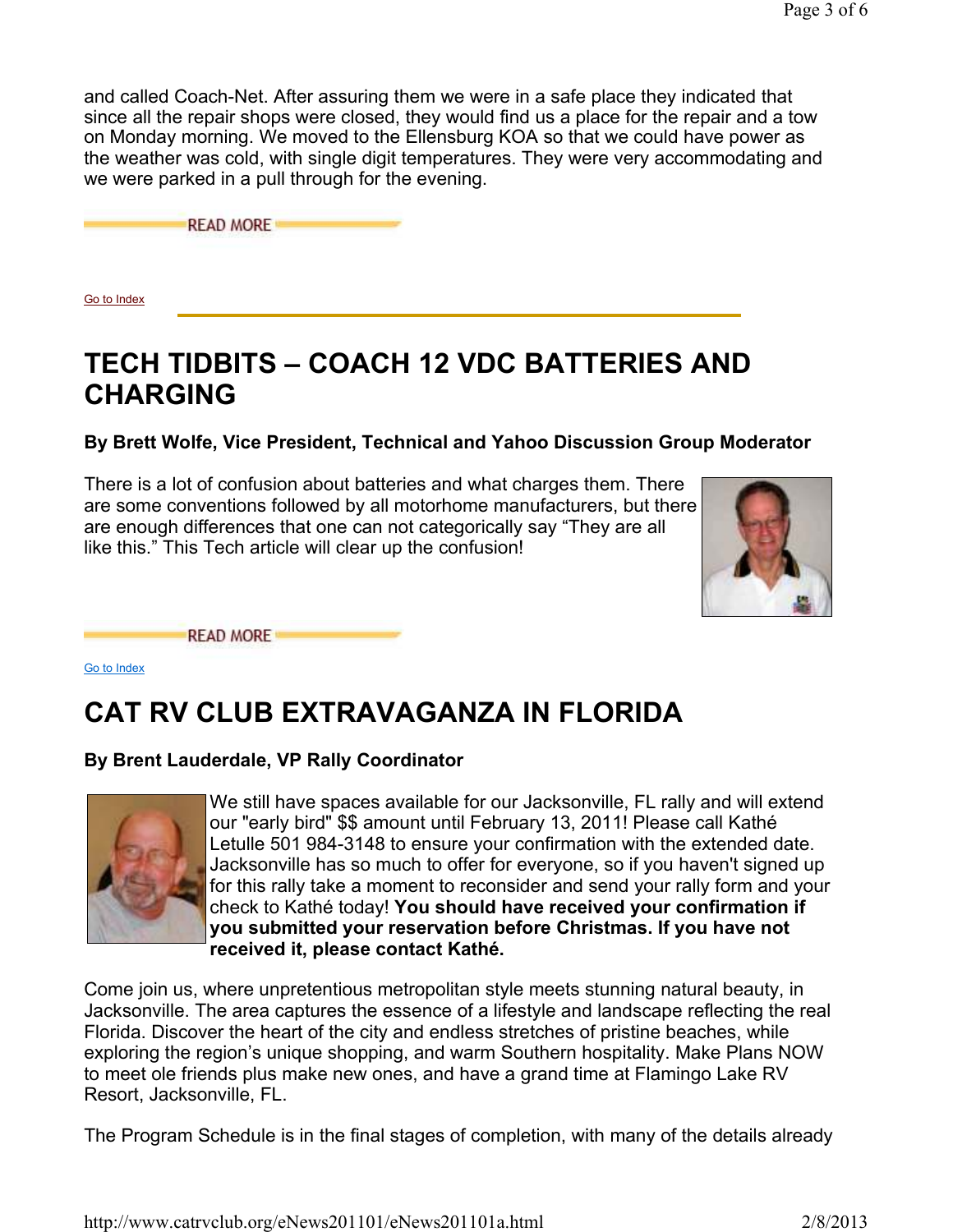available at - Program Schedule. Can't wait? Go to the CAT RV Club website to Register. Check out the rally campground resort site at - http://www.flamingolake.com/.

Go to Index

### **2012 RALLY NEWS**

### **By Brent Lauderdale, VP Rally Coordinator**

Our pre-FMCA rally for 2012 should be held near Indianapolis, IN. If anyone has any ideas or knows a special location please call me at 580 759-5091 and let's discuss the location and the possibility of you hosting this rally. There will only be one FMCA Convention in 2012 so let's work together to make our pre-rally "Outstanding."

Go to Issue Index

## **MEMBERSHIP REPORT**

**By Ken Carpenter, VP Membership & Webmaster**

### **Your Membership Renewal Date is not shown if you are using non-email version. If you do not know your renewal date, please contact CAT RV Club Membership**

All Club memberships renew on a "class" basis annually on November 1. Reminders, either by mail or by email, have been sent to everyone whose membership has expired. If you've been procrastinating, please hesitate no longer.

The 2011 Membership renewal is running about where we were last year. Total membership is at 1,164 this month versus 1,177 this time a year ago. Overall, we continue to be pleased that new member recruiting is running at a pace to offset the normal turnover we experience as a result of many members only being a part of our mobile life style for a few years.



Renewal can be made by taking advantage of one of the PayPal options or by mailing in your check. The printed form is not required if you have not changed your contact information but please do remember to put your FMCA number on the check. To renew now, click one of the following options:

- To pay by credit card using PayPal, click here PAYPAL.

- To download a form and complete and mail with your check, click here DOWNLOAD FORM.

FMCA rules call for Chapters to mark a membership as open but inactive during the first 90 days following membership expiration. As of today, 381 memberships fall into this category.

If the date shown above is 11/1/2010 your membership in the CAT RV Club has expired the grace period is about to run out and YOU WILL NOT RECEIVE your Caterpillar 10%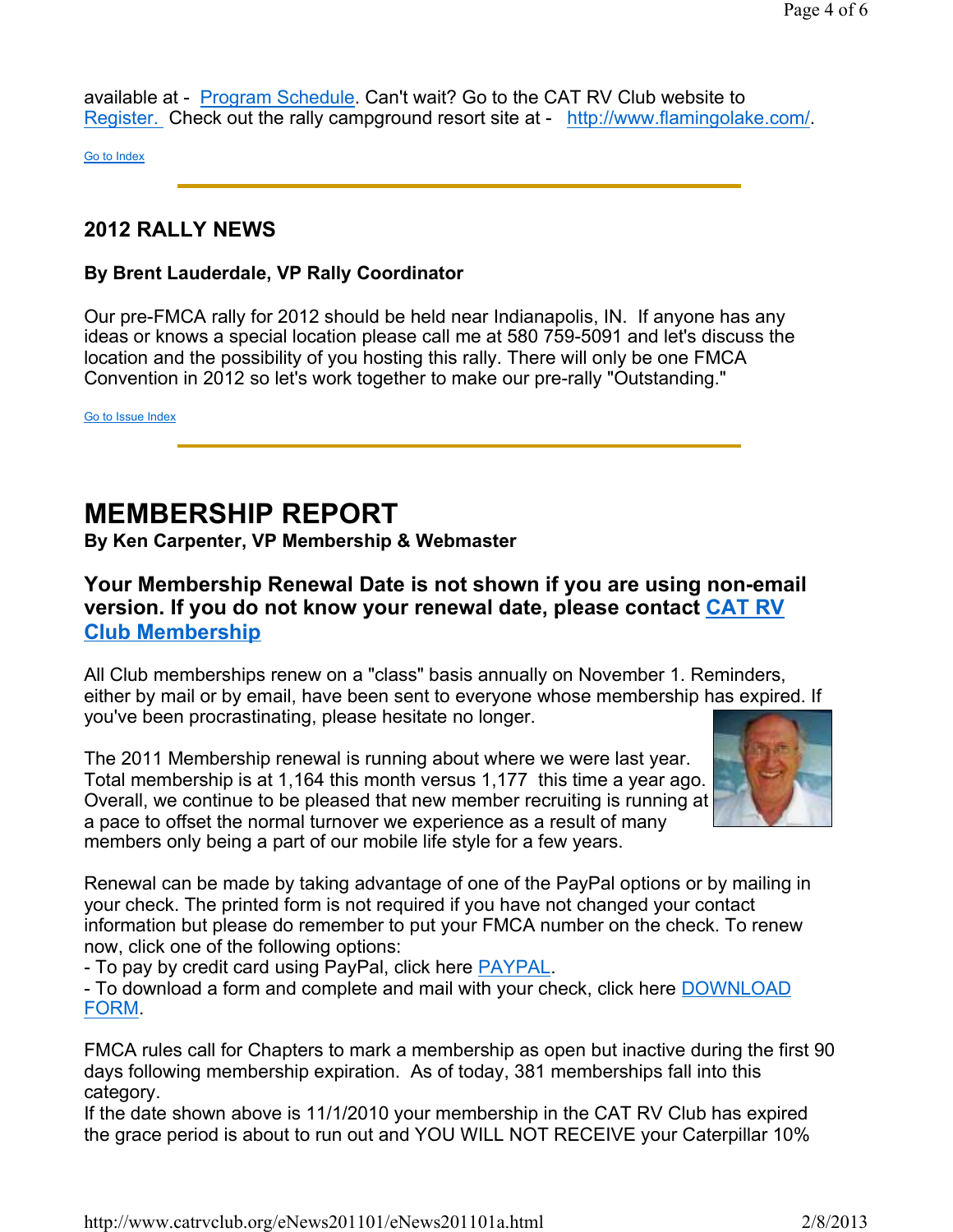discount during 2011 if you do not renew. If you have questions, please contact me (catrvclubmembership@gmail.com).

### **2011 Membership Cards**

We changed the Membership and 10% Caterpillar Discount Card process this year in order to reduce production and mailing expenses. The first batch of 2011 Membership cards were placed in the mail or sent electronically on December 7. If you received your Membership Card electronically and can not print it satisfactorily, please let me know (membership@catrvclub.org). You will need the 2011 Membership card in order to receive the 10% discount on genuine Caterpillar parts purchased for your RV. Membership and Caterpillar 10% discount cards are sent by email shortly after your renewal is processed.

Go to Issue Index

## **NEW CAT RV CLUB MEMBERS**

**By Ken Carpenter**

Please join us in extending a warm Welcome to the following new Club members! There were 9 new member families joining the Club during this past month.

| Name, City, State/Province                  | Name, City, State/Province       | Name, City, State /<br><b>Province</b>    |
|---------------------------------------------|----------------------------------|-------------------------------------------|
| John Ahrens & Janet<br>Harbaugh<br>Mesa, AZ | Ken & Cheri Buck<br>Puyallup, WA | Jerry & Becca Caligiuri<br>Des Moines, IA |
| Gary & Dorothy Coats                        | Don & Jane Goulet                | Bill & Fran McCurdy                       |
| Port Orange, FL                             | Manchester, NH                   | Houston, TX                               |
| John & Glenna Pargman                       | Don & Joyce Robinson             | William & Terry Weschler                  |
| Newport, WA                                 | Murfreesboro, TN                 | Livingston, TX                            |

Go to Index